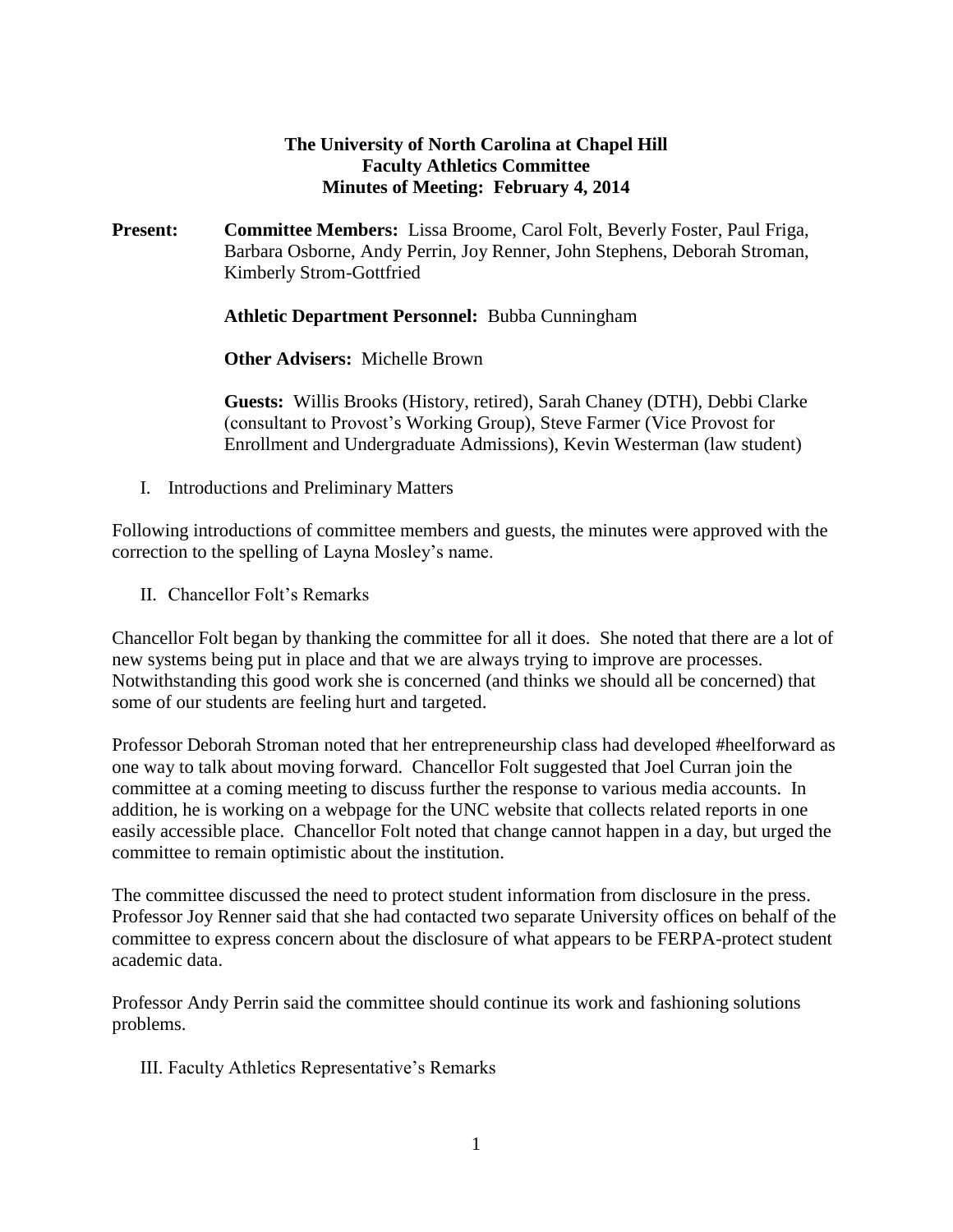Professor Lissa Broome reported that since the committee's last meeting she had attended the NCAA annual convention and the ACC winter meetings. At the NCAA annual meeting there was a special discussion about refashioning the Division I governance model. Athletic Directors, student-athletes, FARs, and Senior Women's Administrators all expressed the desire for greater input either into the Council(s) supporting the Board of Directors (now composed of Presidents/Chancellors) or representation on the Board of Directors. A central piece of the discussion was allowing some rules autonomy of the Power 5 athletic conferences, which includes the ACC. The limits of the issues on which there would be autonomy is still unclear as is the mechanism for exercising that autonomy. Professor Broome had the privilege of presenting the NCAA's Top X Award to Amber Brooks, a women's soccer student-athlete who graduated from UNC in August 2013. This award goes to ten students who have completed their athletic eligibility each year from across all three divisions. It recognizes academic achievement, athletic excellence, and community involvement.

At the ACC winter meetings, the NCAA governance dialog was discussed and the recipients of three post-graduate scholarships per institution were selected from among student-athletes planning to attend graduate school. There was a preliminary discussion of early recruiting issues that were the subject of a recent New York Times article. The ACC organized a meeting last fall of the Student Body Presidents of each ACC institution. The ADs and FARs expressed support for providing some conference funding to support this meeting on an annual basis.

Professor Broome concluded by reading an email to men's lacrosse coach Joe Breschi sent by a parent of a boy under nine years of age who had recently attended a Winter Youth Clinic hosted by the men's lacrosse team. She complimented Coach Breshi on his leadership and in instilling important values in the boys who participated in the camp. She reported that her son recalled how the captain "told us that at Carolina, the order of things is family, academics and then lacrosse. I remembered that this morning at school and I had the best day I have ever had."

## IV. Athletic Director's Remarks

Athletic Director Bubba Cunningham noted that the next day, February 5, was signing day. Following the meeting would be one of two scholarship donor dinners each year. Committee members were invited to attend, along with the student-athlete scholarship recipients, and the scholarship donors. During February the Athletics Department is honoring four African American student-athletes as trailblazers, including Charles Scott (basketball), Robyn Hadley (basketball), Courtney Bumpers (gymnastics), and Ricky Lanier (football). All four will be honored at halftime of the Wake Forest basketball game.

## V. Committee's Work Plan

Professor Joy Renner reviewed a number of items on which the committee has been working:

- We are nearing launch for some of the voice-over PowerPoints regarding how to be a faculty member teaching student-athletes
- A number of FAC members indicated that they would be able to attend our March 26 focus groups with the Student-Athlete Advisory Council (SAAC) – Broome, Friga, Osborne, Renner, Stephens, Stroman, and Strom-Gottfried.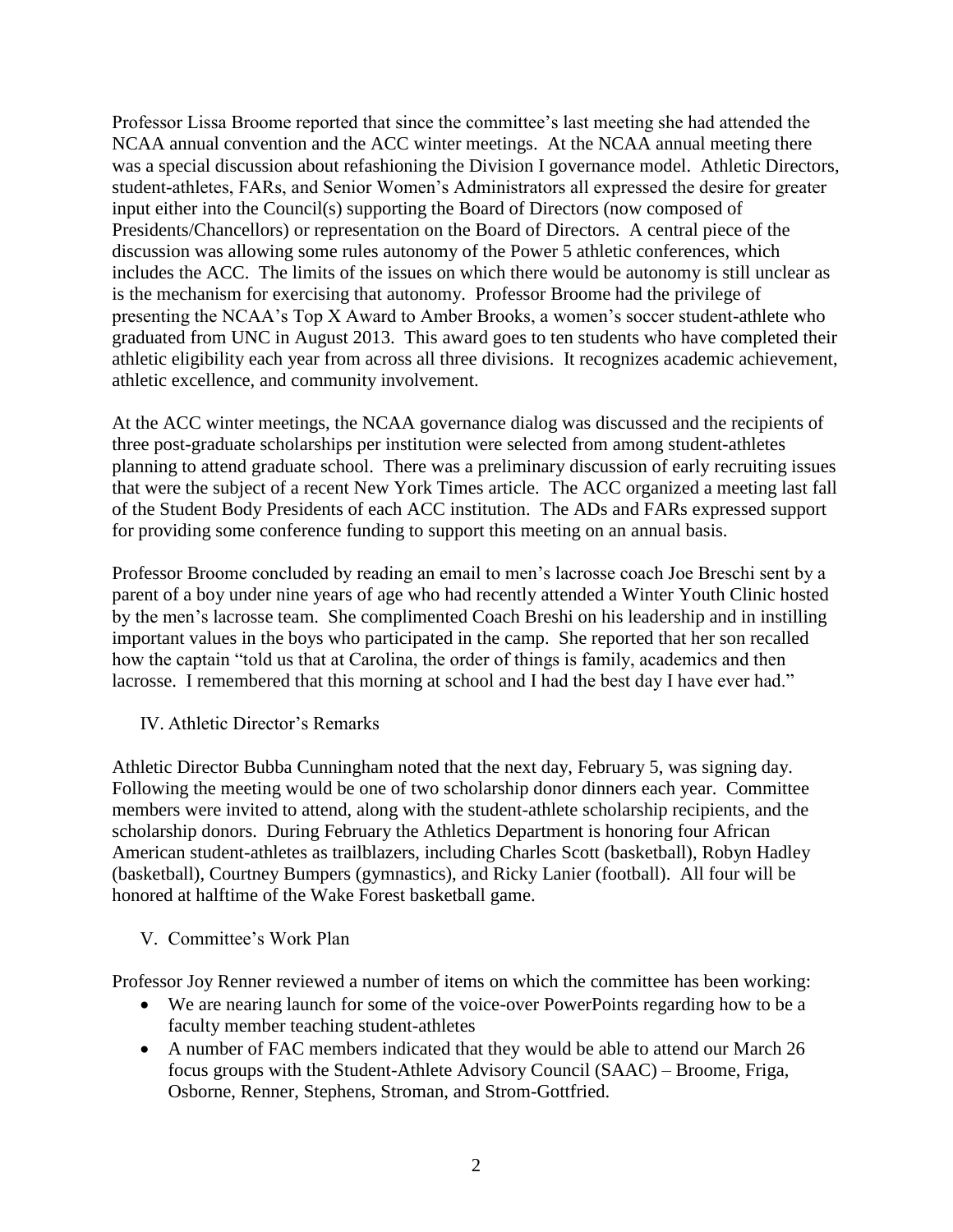- Professor Renner hopes that the student experience survey will be posted for committee review before March.
- The committee still needs to address a structure for an academic performance review process, including the data to be collected, who will conduct the review, and who the review will inform (FAC? Faculty Council? ASPSA? Coaches? Admissions? Athletic Director?).
- Professor Renner will be meeting soon with department heads to discuss a communications plan with departments and teams and faculty, students, and prospective student-athletes.
- The committee will continue to review and discuss the processes documented by the Working Group. Debbi Clarke, the consultant assisting the Working Group, said she has been in discussion with other schools about their processes and that Professor Renner is learning more about the work of faculty groups like FAC at other schools.
- Professor Renner reminded the group about the May 16 retreat.

Professor Perrin related an anecdote about a special talent student-athlete from a revenue team who was a student in his advanced graduate social theory class. He was favorably impressed with this student who had made observations central to the class conversation over the four sessions so far.

## VI. Admissions

Steve Farmer, Vice Provost for Enrollment and Undergraduate Admissions, began by thanking the committee for the time it gives to our students. He noted that the admissions office expects students to be prepared for the challenge of University study or willing to meet that challenge with appropriate support. He explained that the Carolina College Advising Corps' purpose was to be sure that young people throughout our state in low-resourced high schools learn that they are capable of more than they understand. Not everyone starts at the same place. A core value of Mr. Farmer's office is to evaluate everyone fairly even though everyone cannot be weighed on the same scale. Admissions, he said, is more of an art than a science. If it were a science then 100% of our enrolling Ph.D. student would receive that degree within four years.

As the admissions officer, Mr. Farmer is accountable and responsible for all admissions decisions. The office follows the rules set forth by the Board of Governors, the Board of Trustees, and the Advisory Committee on Undergraduate Admissions. His office reports annually to the Faculty Council.

Each year approximately 160 students (or approximately 3.9% of the entering class) are admitted because of their special talent to participate in intercollegiate athletics. Forty to sixty more students are admitted without a special slot and will also compete in intercollegiate athletics. This past year there were 154 students entering based on special athletic talent and 50 other students admitted who also participated in athletics for a total of 5% of the first-year class. Each prospective student, including each student-athlete is evaluated individually, comprehensively, and holistically.